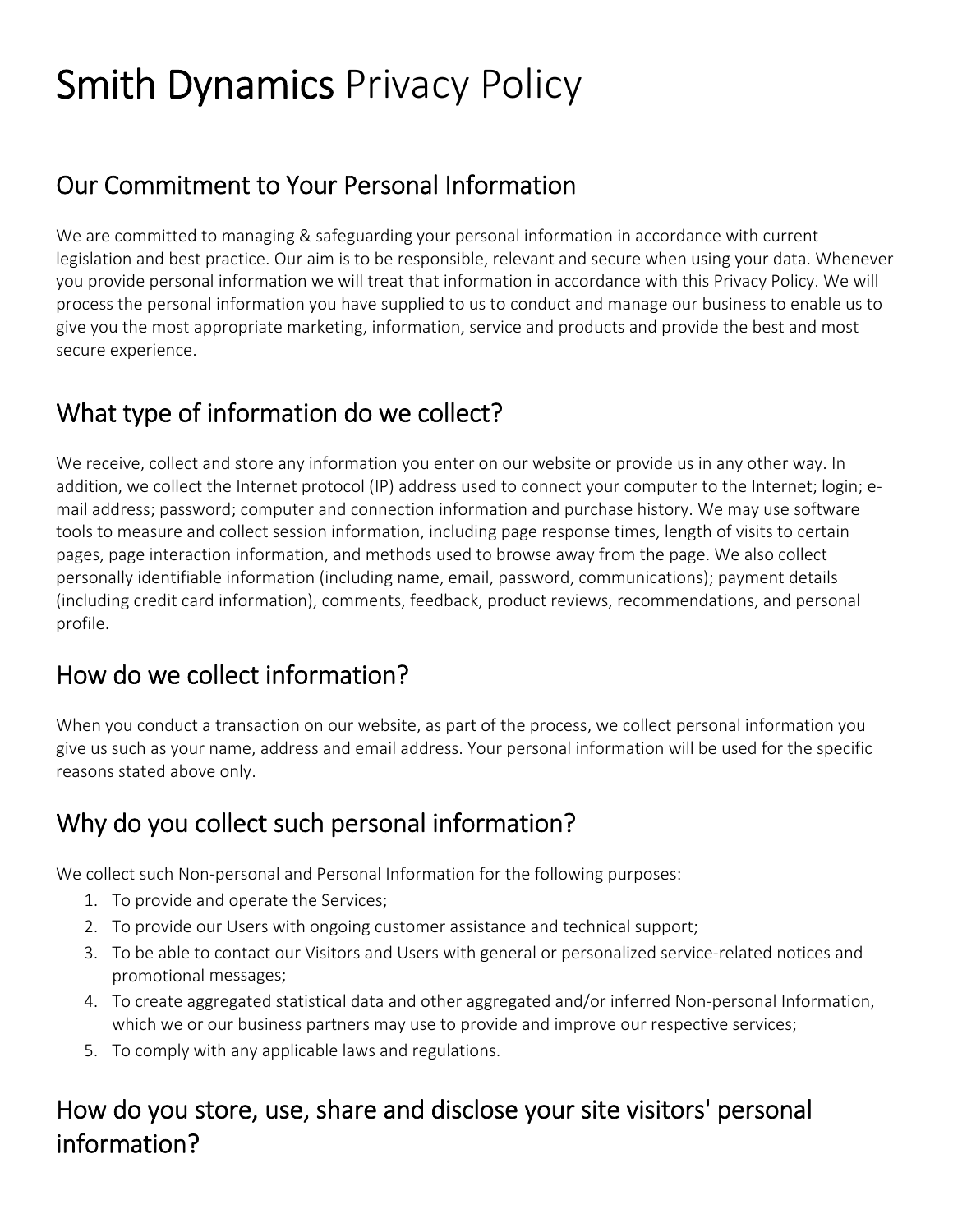Our company is hosted on the Wix.com platform. Wix.com provides us with the online platform that allows us to sell our products and services to you. Your data may be stored through Wix.com's data storage, databases and the general Wix.com applications. They store your data on secure servers behind a firewall.

All direct payment gateways offered by Wix.com and used by our company adhere to the standards set by PCI‐ DSS as managed by the PCI Security Standards Council, which is a joint effort of brands like Paypal, Visa, MasterCard, American Express and Discover. PCI‐DSS requirements help ensure the secure handling of credit card information by our store and its service providers.

#### How do we communicate with your site visitors?

We may contact you to notify you regarding your account, to troubleshoot problems with your account, to resolve a dispute, to collect fees or monies owed, to poll your opinions through surveys or questionnaires, to send updates about our company, or as otherwise necessary to contact you to enforce our User Agreement, applicable national laws, and any agreement we may have with you. For these purposes we may contact you via email, telephone, text messages, and postal mail.

#### How do we use collected data?

Any of the information we collect from you may be used in one of the following ways:

To personalize your experience – Your information helps us to better respond to your individual needs.

To process transactions – Your information, whether public or private, will not be sold, exchanged, transferred, or given to any other company for any reason whatsoever, without your consent, other than for the express purpose of delivering the purchased product or service requested.

To send periodic emails – The email address you provide to us will be used to send you information and updates about Smith Dynamics. If at any time you would like to unsubscribe from receiving future emails, we include unsubscribe instructions at the bottom of each email.

Customer service – We will use the information you provide to deliver customer services related to your Smith Dynamics account and to respond to inquiries or requests that you direct to us. Your data will not be added to any marketing lists unless you have consented to this and will only be shared with third parties where we have appointed them to manage specific aspects of your customer care.

Direct marketing – We may use the details you share with us to send you offers and promotions by email wherever we have legitimate interest grounds to do so and where you have not objected. We will provide a way for you to opt‐out of receiving marketing promotions both at the time of data capture and every time we contact you thereafter. You can also email privacy@Smith Dynamics.com to request your details are suppressed from all promotional campaigns. We won't use your personal data for marketing purposes at all if you've told us not to.

Legitimate interest – We may process your personal data on the basis of a legitimate interest which may include promoting similar products or services via direct marketing activity, to manage suppression and unsubscribe requests received from you, to identify and prevent fraudulent behavior, maintaining the security of our system, data analytics, enhancing, modifying or improving our services, identifying usage trends and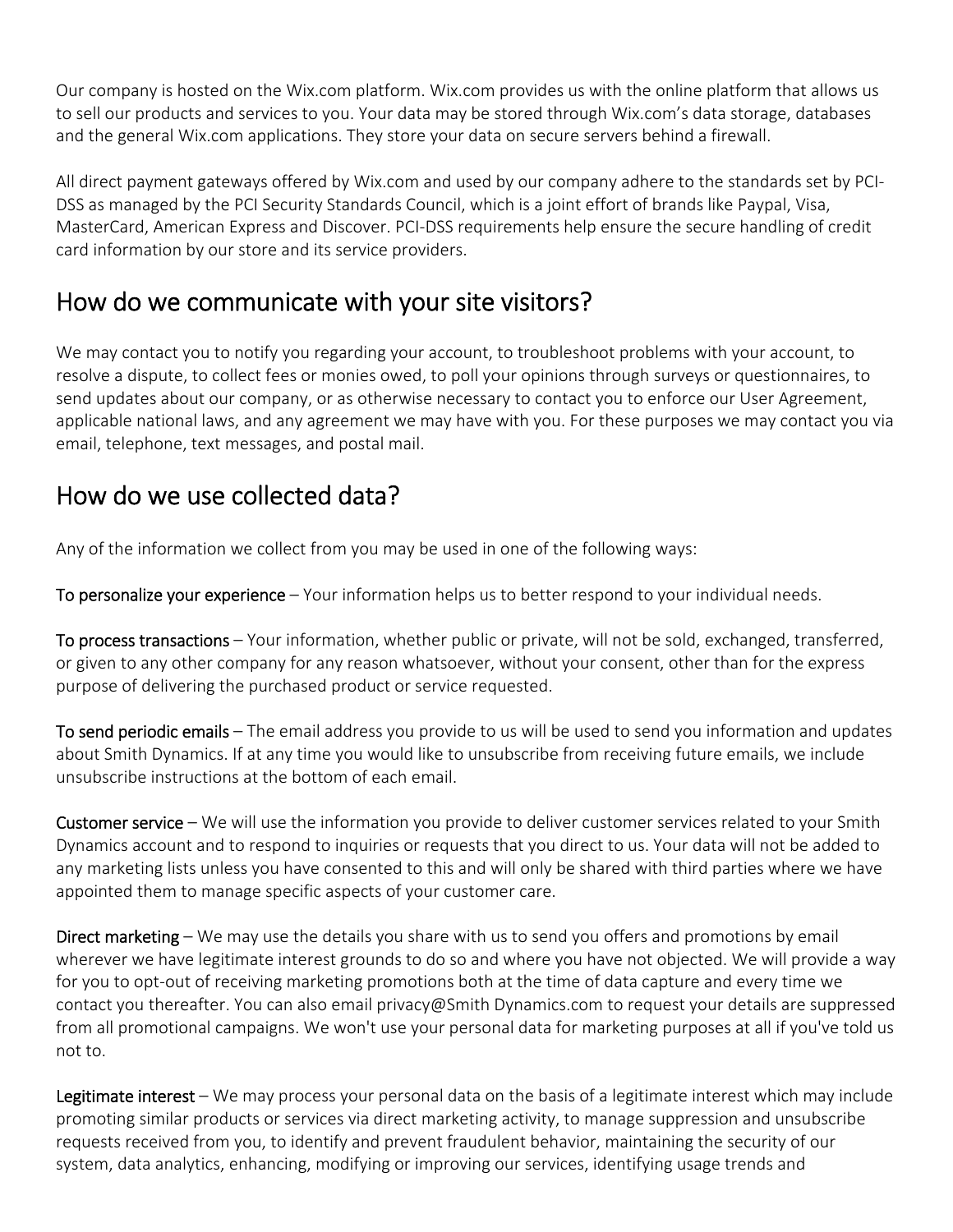determining the effectiveness of our campaigns. Whenever we process data for these purposes we will ensure that we always keep your personal data rights in high regard and take account of these rights.

Log data – We store information about your location and device when you interact with Smith Dynamics, which we refer to as "Log Data." This Log Data may include information such as your IP address, browser type, operating system, referring web page, location, your mobile carrier, device information (including device and application IDs), search terms, and cookie information. We use Log Data to operate our services and ensure their secure, reliable, and robust performance.

# How We Keep Your Data Secure

We implement a variety of security measures to maintain the safety of your personal information when you place an order or enter, submit, or access your personal information.

We have use of a secure server. All supplied sensitive/credit information is transmitted via Secure Socket Layer (SSL) technology and then encrypted into our payment gateway provider's database only to be accessible by those authorized with special access rights to such systems, and who are required to keep the information confidential.

After a transaction, your private information (credit cards, etc.) will not be stored on our servers.

# Submitting the Personal Data of Others

When you submit the personal information of your customers or employees to us, you are responsible for informing such customers and employees about Smith Dynamics, and for obtaining any necessary consent or authority from them.

# Cookies and Similar Technology

We automatically collect certain types of usage information when you access or use the Service, including cookies and similar tracking technologies.

"Cookies" are small pieces of information that a website sends to your computer's hard drive while you are viewing a website. We use cookies for a number of reasons:

Strictly Necessary Cookies – These cookies are necessary for the website to function and cannot be switched off in our systems. They are usually only set in response to actions made by you which amount to a request for services, such as setting your privacy preferences, logging in or filling in forms. You can set your browser to block or alert you about these cookies, but some parts of the site will not then work. These cookies do not store any personally identifiable information.

Performance Cookies - These cookies allow us to count visits and traffic sources so we can measure and improve the performance of our site. They help us to know which pages are the most and least popular and see how visitors move around the site. All information these cookies collect is aggregated and therefore anonymous. If you do not allow these cookies we will not know when you have visited our site and will not be able to monitor its performance.

Functional Cookies – These cookies enable the website to provide enhanced functionality and personalization.